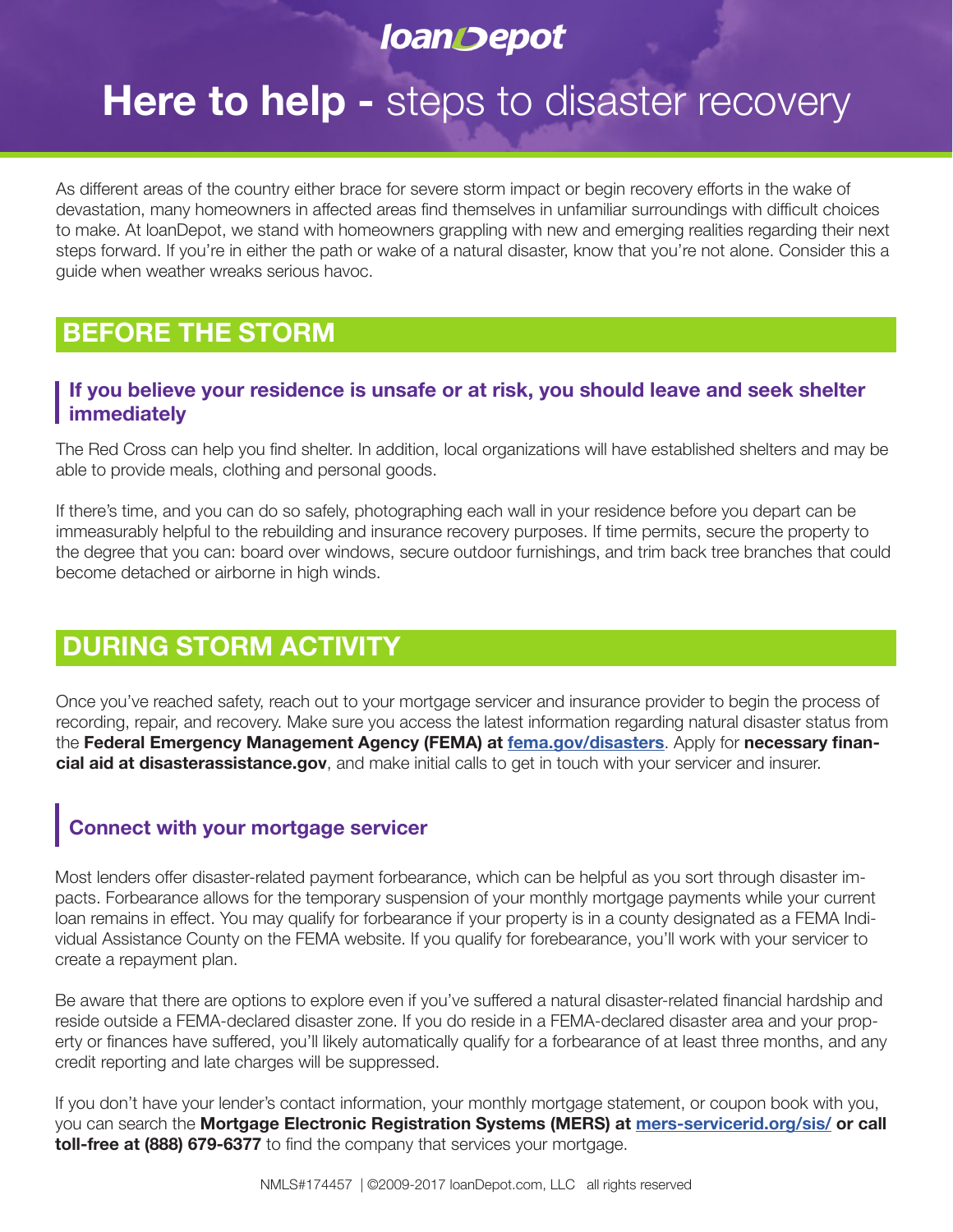# **loanDepot**

# **Here to help -** steps to disaster recovery

#### **Make initial contact with your insurance provider**

Reach out to your homeowners' insurance agent and your flood insurance agent. Confirm what your coverage includes and whether any specific steps need to be completed before repairs can begin. Many hazard policies also cover alternate living expenses while you're out of your home that includes temporary housing and meal assistance.

#### **Request disaster assistance**

If you're a homeowner or renter in a county that's been designated as part of a federally-declared disaster area, you can register for federal disaster assistance even if you have insurance.

Policies vary in terms of coverage, and everyone's coverage can differ, however you may register with FEMA for grants or temporary rental assistance, critical home repairs and other disaster-related needs that may not be covered by pre-existing insurance.

It's recommended that you not wait for an insurance settlement to apply for federal assistance. Waiting may cause you to miss a FEMA-imposed deadline to apply for aid and lose access to designated federal disaster assistance.

If you don't have specific coverage related to flooding, assistance may be available to you. You may be able to receive rental payments for temporary housing, unemployment compensation, loans to cover residential losses not covered by insurance, and grants for home repairs and replacement of personal property and other disaster-related needs.

#### **To apply for assistance, visit disasterassistance.gov or call the registration phone number at (800) 621-3362. Those with hearing loss or a speech disability can call (800) 462-7585, and those who use 711 or Video Relay Service can call (800) 621-3362.**

The U.S. Small Business Administration provides support through three specific types of disaster assistance:



Home Disaster Loans for families requiring funds to repair or rebuild their real estate or personal property. Available to owners and renters, this covers property including vehicles so residents can return to work.



**3**

Business Disaster Loans for businesses requiring repairs or property replacement due to effects of the disaster. This can include impacted real estate, stock inventory, and supplies and equipment. There is no company size eligibility requirement to qualify.

Economic Injury Disaster Loans provide working capital to businesses requiring financial support to meet their obligations during a period of crisis recovery. This type of support is only available to businesses that cannot access outside credit to meet their cash flow needs.